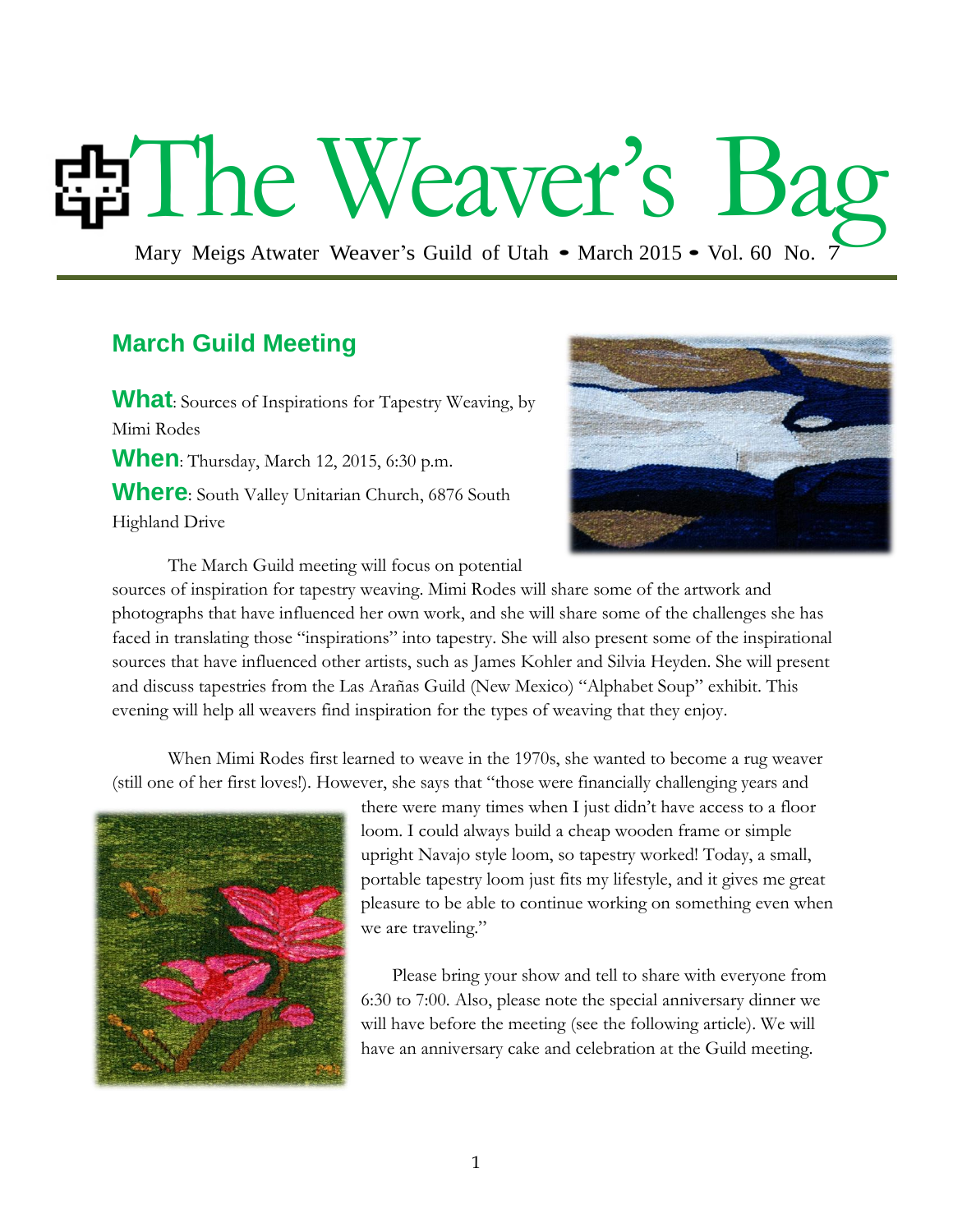

## **Happy 60th Birthday Mary Meigs Atwater Weavers Guild!!**

Last month our Guild celebrated its  $60<sup>th</sup>$  anniversary. Our Guild was founded in February of 1955 by Mary Meigs Atwater and other very special weavers. Let's mark the occasion by joining

together before the March 12 Guild meeting and having dinner. To have time for dinner, plan on meeting early—4:30 p.m. (or as soon as you can get there)—at the Murray Red Lobster, 298 East Winchester Street, 801-288-2940, near Fashion Place Mall. We would love to see as many of you as possible! If you cannot make dinner, please come to the Guild meeting and join in on the celebration and cake. *∂ Sonya Campana*

## **President's Message**

Hello Weavers!

I hope everyone has a good strong warp, and their projects are sources of inspiration.

I have sure enjoyed serving the Guild these past four years, and have found an enormous source of support for the intellect as well as the creative inspiration to keep me very entertained. As a matter of fact I am probably the least bored person you could ever run into—so many projects and happiness!

I hope as members you find our programs entertaining and inspiring. I hope you find the workshops challenging yet fun. I and the Executive Committee have enjoyed making it happen.

My questions to you now, is do you see yourself wanting to be more involved in the Guild's programs in 2015–2016? All of our Board officers have served their office's limit of occupancy. We will need a new President, Vice-President, Treasurer and Secretary. We will need workshop Chairs & Helpers, as well as workshop ideas for the future. We need YOU!!! This is your guild.



I have appointed a Nominating Committee of dedicated members. Expect a call. See what you can do. Better yet, call or email Judie Eatough (801-375-5535) or Charlene Lind (801-375-7532), if you would like to join the party, and join us next year in planning and building our Guild. You are welcomed with open arms! *∂ Sonya Campana*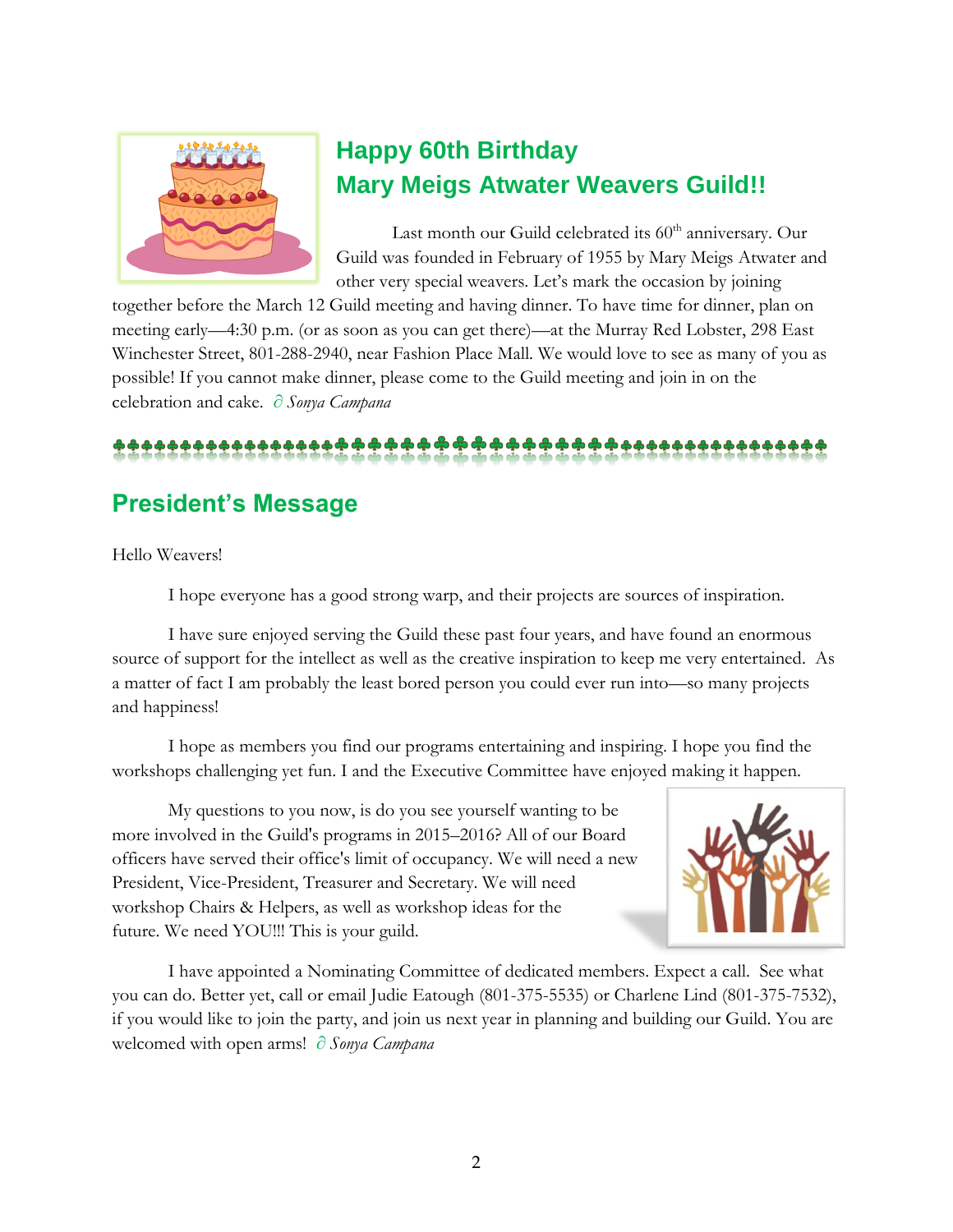## **Ten-Minute Weaving Challenge**

I have spoken with several other weavers who are finding the Ten-Minute Weaving Challenge to be a great help this year. I would love to hear from any of you who have accepted the challenge. How has the challenge helped you? Would you please contact me and let me know? It would be fun to share our experiences with each other.

I have found that this challenge has been more helpful than I ever thought it could be. Because I work full-time and have very full evenings, my weaving time tends to be after 9:00 in the evening when I am tired. If the challenge were for more than ten minutes, I might not sit down for



some fiber art. But I do sit down, and I have found that even the small amounts of time I spend keep my mind on my projects. Weaving is part of my life almost every day, and that is wonderful! Also, there are some days when the ten minutes grows to longer stretches of time.

I know that accepting this challenge has really made a difference in my weaving life. I hope that many of you will try this challenge, and I hope that you will share your experiences with me! ∂ *Susan Hainsworth*

## **Shuttlecraft Bulletin Study Group Report**

The study group on Mary Atwater and her Shuttle-Craft Bulletins met February 12, at Sonya Campana's house. There were 9 of us there and we talked about what we would like to get out of the study group, how often to meet, what activities could be included.

*"As an organization let us stand four-square for good work and for prices sufficient to make good work worth doing."*

Shuttlecraft Bulletin No. 1

We discussed Bulletin #1, published in 1924, from Cambridge Massachusetts, where Mary was living while her son Monty attended Harvard. This is the

introductory issue, which addressed working in community, sharing ideas, and demanding high standards.

It was decided that we would meet every other month, and discuss 2 or more Bulletin issues, based on topic. The meeting location will vary among the participants and the next meeting will be held April 16, location to be confirmed soon. The topic to be discussed is Scottish Tartan Setts from the Bulletins #2 (October 1924) And March 1946. A record of the discussion and supporting documents may be found in the files section of the Guild Yahoo List if you'd like more information. Please join us! ∂ *Maureen Wilson*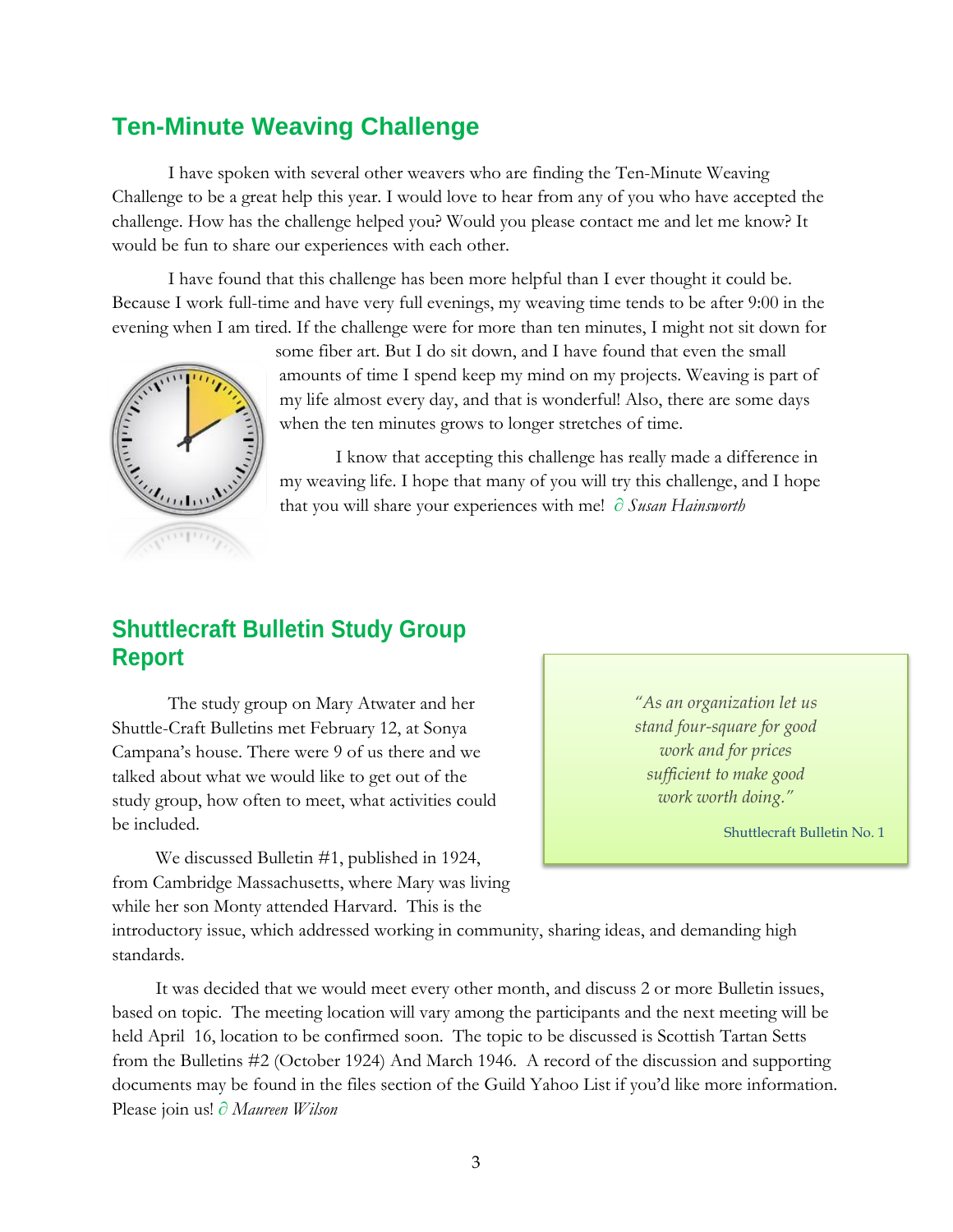## **Fiber Arts Roundup**

WEFT MEETS WARP March 9 through March 26 Red Cliff Gallery St. George Commons 229 N 200 East St. George, UT

INTERWEAVE YARN FEST April 16 to April 19, 2015 Embassy Suites Loveland—Hotel, Spa & Conference CenteR 4705 Clydesdale Pkwy Loveland, CO <http://www.interweaveyarnfest.com/>

∂ *Jill Dahle (*To contribute to the "Fiber Arts Roundup," send information to Jill Dahle pjdahle@msn.com.)

SNAKE RIVER FIBER FAIR May 15 to 17 2015 Eastern Idaho Technical College Idaho Falls http://srfiberartists.org/2015\_snake\_river\_fiber\_fest

BIG SKY FIBER ARTS FESTIVAL June 12 to 14 2015 Hamilton Montana <http://www.bigskyfiber.com/>

INTERMOUNTAIN WEAVER'S CONFERENCE - Try Something New July 23-26, 2015, Fort Lewis College, Durango, CO Registration begins February 1, 2015 for IWC members [www.intermountainweavers.org](http://www.intermountainweavers.org/)



## **The Shuttlecraft Bulletins - Weaving Bags**

This month's Shuttlecraft Bulletin article on weaving bags is taken from the July 1926, February 1927 and June 1928 Bulletins. These bulletins cover the weaving for and construction of handbags. Mary Meigs Atwater wrote that making a better grade of bags is an excellent prospect for profit. Handbags of the time were becoming larger, more elaborate and beautiful, with a wide and shallow shape. An online search for vintage handbag of the period gave images of many beaded bags with art deco clasps, some very ornate (see the photo from the Metropolitan Museum of Art collection).

She recommended using fine materials like silk, many with metallics or wool in bright patterns on cream linen ground. They were set in metal tops or frames with clasps and slightly gathered at the tops. Flat square bags were still in



use but the gathered bags were newer. Mary recommended that you make them up as perfectly as possible and charge a suitable price.

The weave structures that she thought would work included the 3 harness weave (like krokbragd), Bronsen, Monk's Belt, some of the smaller overshot patterns, like honeysuckle, Russian diaper-a small all over pattern in a diamond shape, and Summer and Winter. She also referred back to the doubleweave bag mentioned in the earlier 1924 (#4) Bulletin. This bag is a project included in the *Doubleweave* book by Jennifer Moore.

In designing the bags with clasps, Mary recommends bands of pattern with plainweave for a striking effect, with the selvedges either at the side or top of the bag. Putting the selvedges at the side of the purse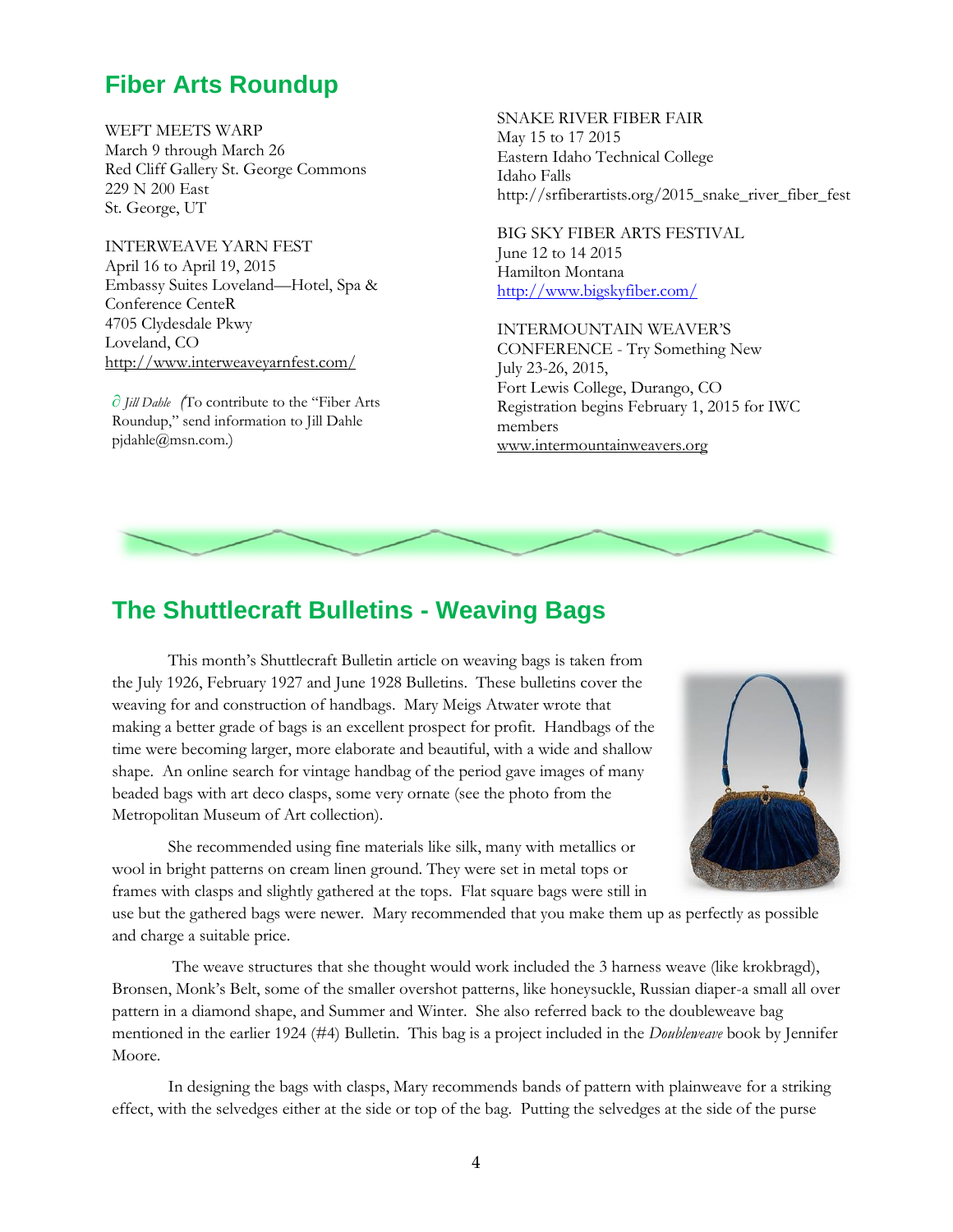will give horizontal stripes or bands of patterns that are recommended to be placed near the bottom of the bag. The patterns will be vertical if the weaving selvedges are at the top of the bag and in this case should be placed near the middle of the bag. Her weaving instructions were for a 14 inch wide warp, resulting in a 12 inch wide finished piece to give an indication of size. She stated that a 20 yard warp, 14 inches wide would make 30 bags. The favorite color in 1928 was old gold, which, she said harmonizes with many color combinations. Other color combinations given were blue and green or brown, orange and black, or grey black or brown warps.

The purse frames or hardware, with clasps are still available today. They are either sew on or glue in and can be purchased from Etsy purse supplies. See, for example: [www.etsy.com/shop/MeiMeiSupplies?ref=l2-shop-info-name](http://www.etsy.com/shop/MeiMeiSupplies?ref=l2-shop-info-name)

Mary also mentions a warp faced square bag of many brilliant colors, based on one she received from Italy. The resulting fabric would be stiff enough that the only finishing needed would be a pair of handles made from 2 inch strips of the weaving folded.

Handwoven bags of today are much less formal and tend to be larger, like totes and messenger bags. There is a tutorial for a bag made from a handwoven fabric strip on the blog: **Donis Delis** that you could try**-** see the diagram at right.

I think that Deanna has made this one and brought it to a guild meeting. This can be made from a handwoven scarf.



One bag that I'd like to make from handwoven material is called an Origami Market Bag, the tutorial for it can be found at this link: <http://lolanovablog.blogspot.com/p/tutorials.html> See the red bag in the photo.



Bags can be made from small pieces of handwoven fabric, out of novelty yarns and many different weave structures. There are 2 projects in the Weaving Made Easy book by Liz Gipson, for rigid heddle Handwoven bags is something in which a weaver can experiment. So, try one! *∂ Maureen Wilson*

#### *2015 is the Year of the Ram, Sheep or Goat, all good fiber sources!*